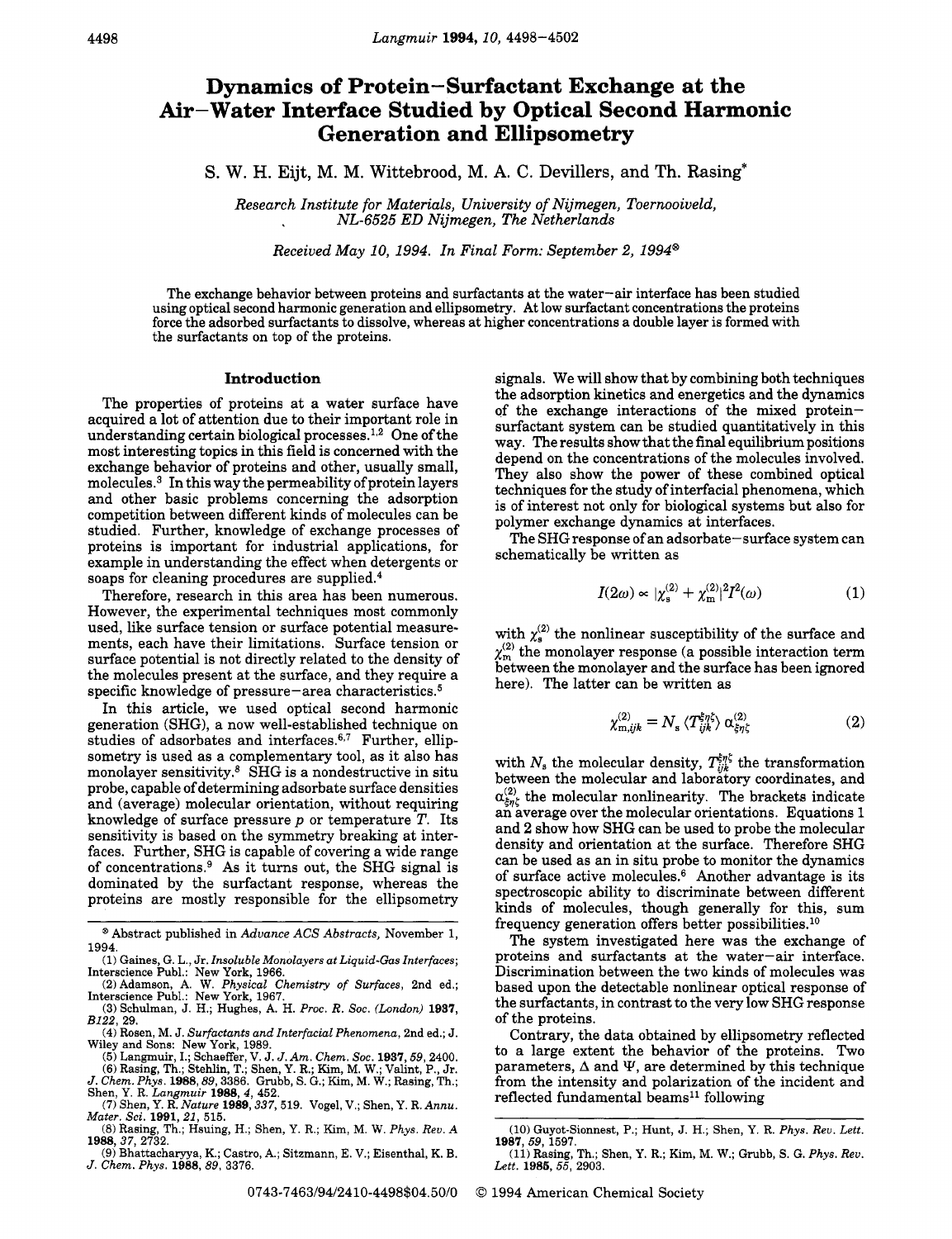$$
\varrho = \frac{r_{\rm p}}{r_{\rm s}} = \tan \Psi e^{\mathrm{i}\Delta} \tag{3}
$$

where  $r_p$  and  $r_s$  are the linear Fresnel coefficients for pand s-polarized light, respectively. For a thin interface layer model  $(n_1^{\text{ads}}d \ll \lambda)$  the change in these parameters  $\delta\Delta$  and  $\delta\Psi$  are related to the real and imaginary parts of the dielectric constant of this layer:

$$
\delta \Delta \propto \Delta n_1 d \tag{4}
$$

$$
\delta \Psi \propto n_2 d \tag{5}
$$

where  $\Delta n_1 = n_1^{\text{ads}} - n_1^{\text{water}}$  and  $n_2 = n_2^{\text{ads}}$ . The dielectric properties of the thin adsorbed layer are given by  $n<sup>ads</sup> =$  $n_1^{\text{ads}} + i n_2^{\text{ads}}$ . In order to calculate  $\Delta n_1 d$  and  $n_2 d$  from the measured parameters, a three-phase model is used.12

## **Experiment**

The protein used is a lipase from the thermophilic fungus Humicola lanuginosa. The natural substrate for lipases are *diagreerides.* Fatty acyl ester bonds are cleaved from the glycerol backbone by this fat-degrading enzyme. **This** rather small protein  $(M_w \approx 30\,000\,\mathrm{g/mol})$  was selected, expecting to cover a relatively small area per molecule at the surface compared to other usually larger proteins. The proteins themselves appeared to have a very small SHG response. This can be understood, because per protein molecule there are only four tryptophane side groups that can be expected to give an appreciable nonlinear response.

The surfactant molecule used is Antarox CO 630 (Rhône Poulenc) (p-nonylbenzene nonaethylene oxide). This molecule belongs to a well-studied group of detergents, the POEs (poly- (oxyethylenated) alkylphenols). $4$  Its molar weight is 580 g/mol. For the SHG experiments, the benzene ring is expected to give the major contribution to the nonlinear signal.<sup>13,14</sup> Its adsorption behavior as detected by **SHG** therefore can be directly compared to surface tension measurements performed on similar mol $ecules.<sup>15,16</sup>$ 

The excitation light source was a copper vapor laser at **511**  nm. Typical peak power levels on the water surface were **6.5**  MW/cm2 in **12** ns pulses at a repetition frequency **of 6.5 kHz.** The beam was focused to a diameter of about **0.36** mm. The weak SHG beam was separated from the strong fundamental reflection by color filters.

*As* only intensity information was important, unpolarized input beams and **SHG** beams were used in the exchange experiments. The intensity was measured using a gated photon counting detection scheme.

For the ellipsometry measurements a Gaertner **L117C** manual ellipsometry setup was used, with the light beam of a HeNe laser at **632.8** nm in near Brewster angle geometry (angle of incidence  $\phi_i = 55^{\circ}$ . The beam diameter was 1 mm<sup>2</sup>.

In each of the experiments the same amount of proteins,  $2 \times$ lo1? molecules, was supplied to a **59** mL distilled water filled glass trough, with an area of **69** cm2. It should be noted that the protein samples were stored at room temperature. The distilled water solutions used in the experiment where freshly prepared in each case. However, this approach might result in a denaturation of the proteins. Since in this experiment the main point of interest is the study of the interaction between surfactants and proteins at an interface, eventually occurring (reproducable) changes in the protein shape are not relevant. The Antarox concentrations in aqueous solution as used in the supplying

pipette or tube were calibrated with the intensity ofthe integrated absorption peak in the interval **265-285** nm. Before every measurement, the trough and supplying equipment were thoroughly cleaned in **an** ultrasonic bath using demiwater and rinsed by a 40% sulfuric acid solution.

## **Results and Discussion**

First the adsorption kinetics of the surfactants was studied. In this experiment an Antarox monolayer (reaching approximately **85%** of the saturation density using  $C_{\text{bulk}} = 2 \times 10^{-6}$  M) was supplied from above by a pipette to the neat water solution to form a stable homogeneous layer, usually within a few minutes. The Antarox layer appeared to be stable in the detectable region (above approximately 0.2 of a monolayer), as judged by the second harmonic signal. The square root of the SHG signal, proportional to the surface density  $N_s$ , shows a nice Langmuir adsorption behavior as indicated by the solid line (see Figure 1). From the stability and reproducibility of the signals we can conclude that the surfactants form a homogeneous layer, or in the case of island formation, the islands must be a lot smaller than the beam size  $(0.1 \text{ mm}^2)$ , so that the experiment averages over these islands.

The surface density in this model is related to the bulk free surfactant concentration by the following: $5$ 

$$
\frac{N_{\rm s}}{N_{\rm sat}} = \frac{C_{\rm bulk}}{C_{\rm bulk} + K} \tag{6}
$$

where  $N_s$  and  $N_{sat}$  are the surface molecular densities present at bulk concentration  $C_{\text{bulk}}$  and saturation, respectively. The adsorption constant *K* is related to the adsorption free energy  $\Delta G$  by  $K/55.3 = \exp(\Delta G/RT)$ .<sup>4</sup> From Figure 1  $\Delta G$  is estimated to be  $-46.1 \pm 0.3$  kJ/mol, in good agreement with free energies obtained by surface tension measurements on similar molecules.<sup>15,16</sup> At variance with this is the observation that the monolayer coverage is obtained for a bulk concentration of  $\sim 10^{-5}$  M, i.e. an order of magnitude below the cmc value of  $3 \times 10^{-4}$  M, as obtained from surface tension measurements. The reason for this observation is so far unclear to us. At the monolayer coverage (as observed from SHG), the area per molecule is  $54 \pm 7 \text{ Å}^2$ .

Because a pure protein monolayer showed no effect on the SHG response of the water surface, the results of Figure 1 can be used as a calibration of the Antarox surface density for the mixed systems.

The SHG response of the surfactant-water system appears to be much smaller when the surfactants are supplied from below the interface, that is directly into the water using a tube. The observed intensity in this case is depicted in Figure 1 by the open circles. There was no indication of kinetical limitations, as these signals remained stable in time. For low concentrations the signal level decreases to even below 20% of the expected value. This effect is related to the **known** formation of micelles of the surfactants above a certain critical concentration, the cmc value. In supplying the surfactants, concentrations of the order of  $10^{-3}$  M were used in aqueous solutions. Therefore, when the surfactants are supplied smoothly to the solution by means of a tube, initially micelles will be present in the solution. The effective free surfactant bulk concentration is diminished, and correspondingly, according to eq 6, the surface density is lower. When the surfactants are deposited from above, as in the first case using a pipet, the micelles seem to break up as indicated by the filled circles in Figure 1. This indicates the presence of an energy barrier against the breaking up of the micelles.

**<sup>(12)</sup>** Azzam, **R. M. A,;** Bashara, **N.** M. *Ellipsometry and Polarized Light;* North Holland: Amsterdam, **1987.** 

**<sup>(13)</sup>** Rasing, **Th.;** Berkovic, *G.;* Shen, **Y.** R.; Grubb, S. *G.;* Kim, M. W. *Chem. Phys. Lett. 1986,130,* **1.** 

**<sup>(14)</sup>** Berkovic, **G.;** Rasing Th., Shen, **Y.** R. *J. Opt. SOC. Am. B 1987, 4,* **945.** 

**<sup>(15)</sup>** Crook, E. H.; Fordyce, D. B.; Trebbi, *G.* F. *J. Phys. Chem. 1963, 67.* - . , **1987.** - - - . . **(16)** Crook, E. H.; Trebbi, *G.* F.; Fordyce, D. B. *J. Phys. Chem. 1964,* 

**<sup>68, 3592.</sup>**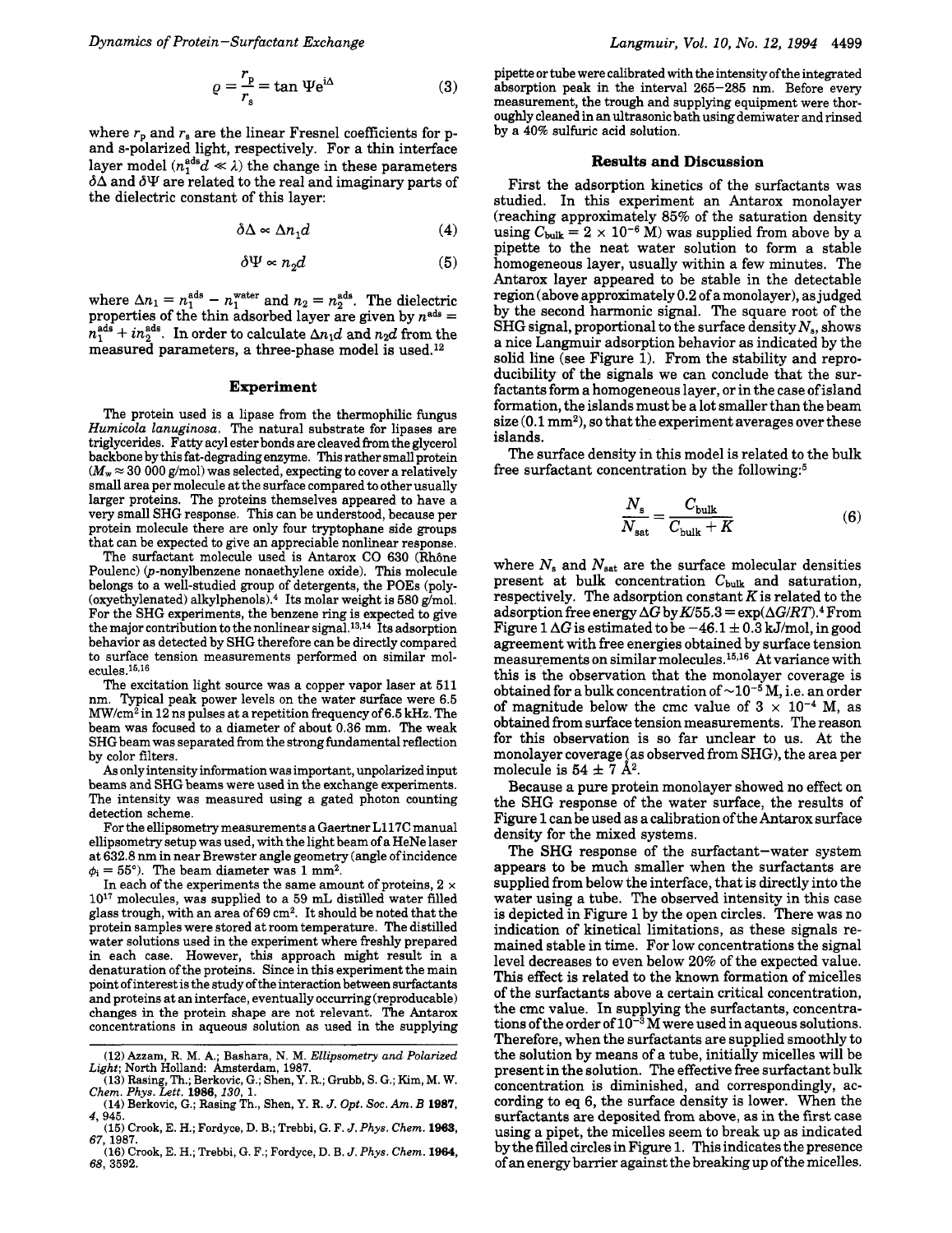

**Figure 1.** Square root of the second harmonic intensity versus the bulk concentration of an aqueous Antarox solution at **20** "C. The solid line is a theoretical curve representing the best fit according to a Langmuir adsorption behavior. It is characterized by the bulk concentration  $K = (0.36 \pm 0.05) \times 10^{-6}$  M. The open circles are measured when th the interface.

Ellipsometry appeared to be more sensitive to the protein layer than to the surfactant layer. For the two cases we found

$$
\delta \Delta_{\text{protein}} = (11.0 \pm 0.2)^{\circ}; \ \delta \Psi_{\text{protein}} = (0.0 \pm 0.2)^{\circ} \ \text{and}
$$

$$
\delta \Delta_{\text{surf}} = (2.0 \pm 0.2)^{\circ}; \ \delta \Psi_{\text{surf}} = (0.0 \pm 0.2)^{\circ}
$$

The values for  $\delta\Delta$  correspond in the three-layer model to

$$
\Delta n_{1,\text{protein}}d_{\text{protein}} = (6.1 \pm 0.2) \,\text{\AA} \quad \text{and}
$$
\n
$$
\Delta n_{1,\text{surf}}d_{\text{surf}} = (1.0 \pm 0.2) \,\text{\AA}
$$

Because accurate values of the indices of refraction are not known for the given situation, an absolute value of the thickness cannot be determined and vice versa. However, from the combination of SHG and ellipsometry measurements, realistic estimations of *n* and d can be obtained. From polarized SHG measurements, the average tilt angle of the adsorbed surfactants was determined to be  $\langle \psi \rangle \approx 44^{\circ}$ . For this measurement the input polarization of the light was varied while the analyzer was in a fixed position, following the method of Heinz et al.<sup>17</sup> Together with the known value of the stretched hydrophobic surfactant tail  $(d \approx 14 \text{ Å})$ , this allows an estimation for the effective layer thickness:  $d_{\text{eff}} \approx 9$  Å. Here, the whole molecule is assumed to be linear. The index ofrefraction ofthe surfactants at 632.8 nm can thus be estimated to be  $n_{\text{surf}} = (1.44 \pm 0.05)$ , a very realistic value for this kind of molecule. When for the protein layer a refractive index between  $n = 1.5$  and  $n = 1.7$  is assumed, a value for the protein layer thickness between **17** and **37**  A is obtained, which is quite reasonable for a completed protein coverage.

For the mixed system, four possible configurations were studied in order to obtain an as complete as possible impression of the interaction behavior. **A** 2-fold division is made in the manner of approaching the monolayer from above or below the interface and by starting from a protein or surfactant monolayer on the clean water surface.

In the first two configurations, a stable surfactant monolayer was formed  $(\bar{C}_{\text{bulk}} = 2 \times 10^{-6} \text{ M})$ , after which the lipase was supplied from above by a pipette at a concentration  $C^{pipe} = 2.2 \times 10^{-5}$  M or from below by means



**Figure 2.** (a) Variation of the **SHG** signal after the lipase molecules are supplied from above on the Antarox monolayer system, showing the removal of the surfactant molecules from the surface for two experimental **runs (A** and *0).* (b) The Antarox monolayer is removed smoothly as the protein molecules are supplied from below.

of a tube  $(C^{\text{tube}} = 3.3 \times 10^{-4} \text{ M})$ . In both cases the SHG signal level decreases from the Antarox level to the water signal level (Figure 2a,b). Therefore the proteins seem to be able to remove the surfactants from the interfacial region. The effect of the proteins in the interfacial region can thus clearly be seen by the SHG probe, though in an indirect manner. However, as we are only detecting the presence of surfactants in the SHG experiment, an alternative explanation ofthese observations is the binding or adsorption of the free surfactant at the protein in the bulk phase, which effectively will reduce the surfactant

**<sup>(17)</sup> Heinz, T. F.;** Tom, **H.** W. **K.;** Shen, **Y. R.** *Phys. Rev.* **A 1983,28, 1883.**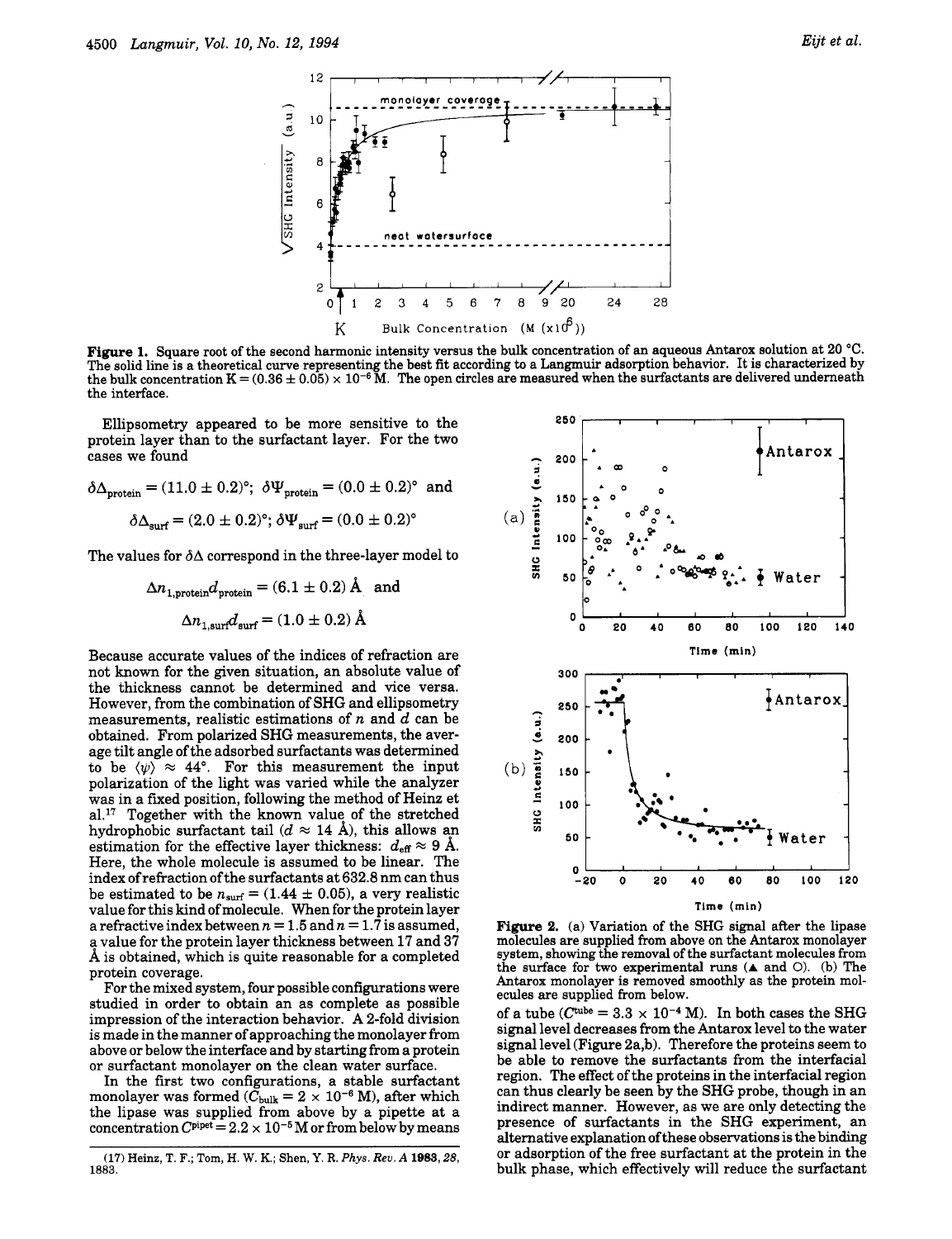

**Figure 3.** (a) Subsequent doses of surfactant of  $5.5$  K $(t_1)$  and *t2)* and **16.4** K *(t3)* supplied from above upon the lipase layer. Only after the submission of the last dose does the Antarox reach full monolayer coverage. (b) The Antarox molecules instantaneously form a monolayer within the detection limit (30 s) as the surfactants are injected underneath the lipase layer at  $C_{\text{bulk}} = 20 \text{ K}$ .

bulk concentration. This will also lead to a lower surface concentration. The question remains: What is the real composition of the interface?

Therefore we did ellipsometry measurements on the system studied in Figure 2a. The first 30 min *dA* showed fluctuations between the two values  $\delta \Delta = (5.0 \pm 0.2)^{\circ}$  and  $\delta\Delta = (10.0 \pm 0.2)$ °. Both surfactant and protein islands are thus present in this initial period. Thereafter the signal appeared to stabilize at  $\delta\Delta = (10.0 \pm 0.2)$ <sup>o</sup>, that is, almost equal to that of a full protein monolayer. This confirms that the surfactant layer is completely removed by the forming of a protein layer.

The reversed situation was probed in two further experiments, in which the proteins are supplied first by a pipet  $(C^{pipet} = 2.2 \times 10^{-5} \text{ M})$  and Antarox is submitted to the solution from above and from below (see Figure 3a,b, respectively). In the last configuration, a stronger Antarox bulk solution (20 K) is used to compensate for micelle formation in the bulk.

Figure 3a shows that for the same conditions  $(C_{\text{surface}} = 5.5 \text{ K})$  the result is consistent with Figure 2; that is, the proteins form a stable layer at the interface unaffected by the addition of surfactants from above. Even for a doublethe addition of surfactants from above. Even for a double-<br>surfactant concentration, the protein layer is not disturbed<br>(Figure 3a,  $t_2 \rightarrow t_3$ ). However, by the addition of more and more Antarox (at  $t_3$ ), the surfactants appear to remove the protein layer eventually, at a final concentration of 27 K. The situation is different for the configuration where  $C_{\text{surface}} = 20$  K is supplied in the bulk in order to compensate for micelle formation. In that case, the Antarox immediately comes to the surface (see Figure



**Figure 4.** Ellipsometry parameter  $\Delta n_1d$  plotted against<br>surfactant concentration delivered to a protein aqueous solution<br>from above, as correspondingly studied by SHG in Figure 3a.<br>Neat water corresponds to  $\Delta n_1d = 0$ values of the pure protein and pure Antarox solutions.

3b), reaching in this case a final coverage of about **60%. A** penetration of the protein layer by the surfactant is likely to be responsible for this rapid response.

The experiment of Figure 3a was repeated by ellipsometry. Now, subsequent small doses of surfactants are supplied. Figure **4** shows the steady state variation of  $\Delta n_1 d$  as the concentration of surfactants is increased. The data shown are the final equilibrium values, obtained after the original fluctuating signal had stabilized.  $\Delta n_1 d$  is seen to diminish only substantially after a deposition of over 15 K, in agreement with the SHG data. However, the ellipsometry signal appears to saturate intermediate of the surfactant monolayer value and the protein monolayer value, indicating an effectively mixed layer.

From Figure 3a, the SHG results indicate the presence of a full surfactant monolayer. Therefore a kind of double layer is formed here, in which the surfactants form a monolayer on top of a layer of proteins. The intermediate value for **dA** observed in ellipsometry can be the result of one of the following mechanisms. First, part of the proteins can be dissolved as a result of the increased surfactant concentration at the surface; second, the sign of the contributions to  $\delta\Delta$  from the surfactant and the protein layer may be different. The latter is the case if  $n_{\text{protein}} >$ *nsurfadant.* 

In addition to the SHG data, the ellipsometry measurements also show a shift toward higher concentrations before a surfactant monolayer is formed. This suggests that the proteins force the surfactants to dissolve at low surfactant concentrations due to the micellization of the surfactants.

Also in this case (Figure **4),** fluctuations are observed surfactants.<br>Also in this case (Figure 4), fluctuations are observed<br>for low surfactant concentrations ( $C_{bulk} \leq 20$  K). The<br>fluctuations observed for  $C_{\text{max}} = 5.0$  K are between the for low surfactant concentrations  $(C_{\text{bulk}} \leq 20 \text{ K})$ . The fluctuations observed for  $C_{\text{bulk}} = 5.0 \text{ K}$  are between the two values  $\delta \Delta = (4.0 \pm 0.2)$ <sup>o</sup> and  $\delta \Delta = (11.0 \pm 0.2)$ <sup>o</sup>. This is roughly equal to the fluctuations observed in case 1 (Figure 2a and ellipsometry), where proteins are supplied to a surfactant monolayer using the same concentrations, and indicates the coexistence of protein and surfactant domains at the surface.

In conclusion, we have studied the exchange behavior of proteins and surfactants at the water-air interface using SHG and ellipsometry as optical probes. The adsorption behavior of the surfactants as characterized by the adsorption free energy is consistent with surface